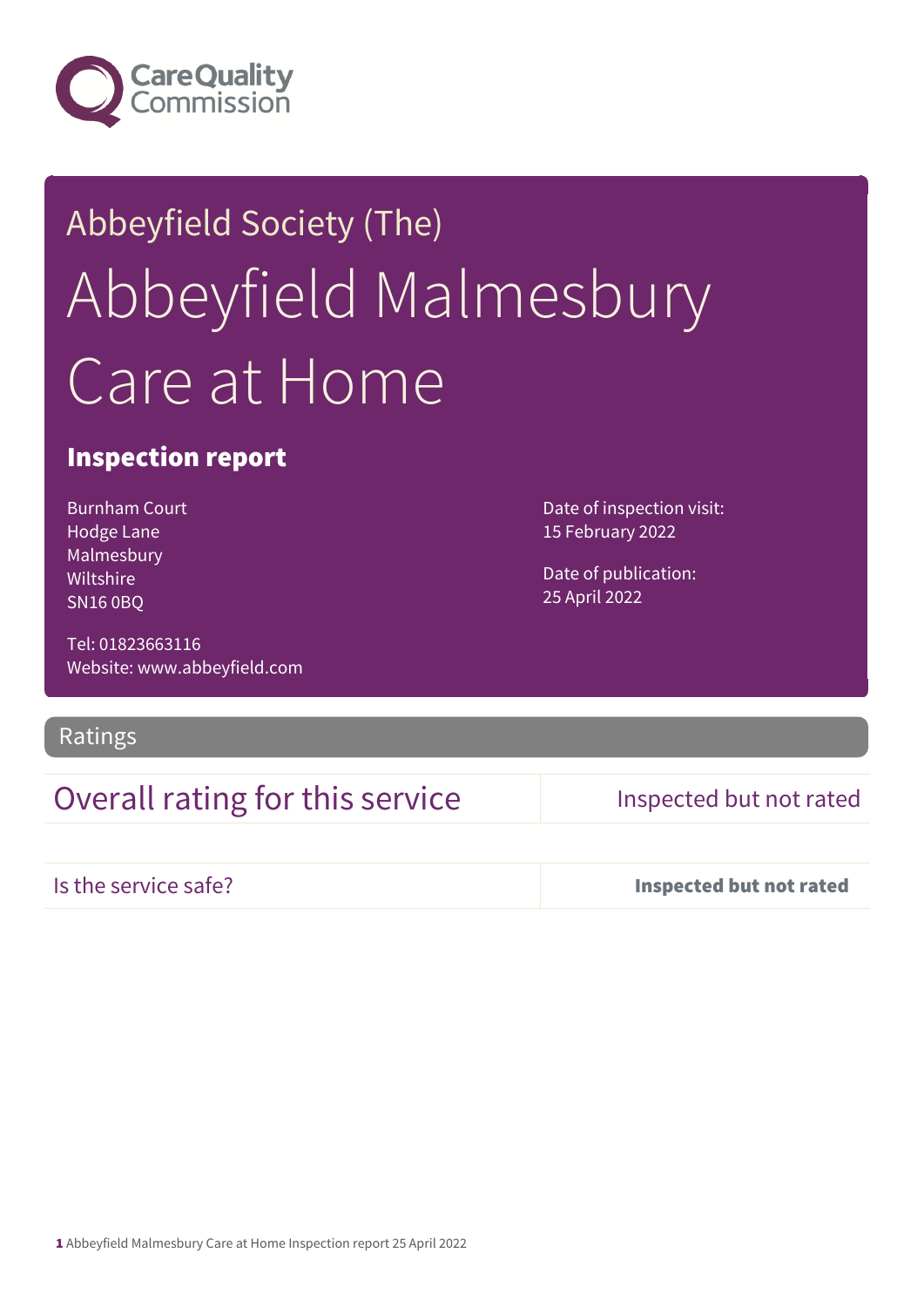# Summary of findings

#### Overall summary

Abbeyfield Malmesbury Care at Home provides care and support to some people who live at Burnham Court, an Independent Living facility for the over 55's. There are 49 apartments within the facility and at the time of our inspection a care and support service, consisting of 120 care hours a week, was provided to 14 people.

The service had experienced staffing shortages and recruitment was a challenge. As a result of this, staffing levels had been reduced to two care staff during the day. This gave staff more people to support, and pressure to ensure all visits were undertaken on time. The service had stopped all night-time care, and after the inspection, we were informed the service was closing completely. The service liaised with the Local Authority, and supported people and their families to find alternative care provision if needed.

At the inspection, we identified systems were insufficient to prevent infection and minimise the risk of its transmission. The service was in the middle of an outbreak of COVID-19.

The night porter and evening staff cleaned the communal rooms. However, there were not enough housekeeping staff in the day to thoroughly clean other areas or complete additional cleaning, related to the management of COVID-19. Cleaning schedules had not been updated to reflect such cleaning, including that of high touch points.

Not all visitors or people living at the facility were supportive of the practices to keep people safe. This included not always ensuring social distancing, self-isolation, testing or wearing personal protective equipment (PPE). This impacted on staff and those receiving the regulatory activity of personal care.

One person's support plan had not been updated to show they had tested positive for COVID-19. There was no guidance for staff to follow when needing to encourage the person to self-isolate in their apartment. Staff told us they often found this situation challenging to manage.

Guidance to staff regarding COVID-19 had been disseminated to the staff team. However, the registered manager had not been at work due to sickness. This meant staff needed to understand and implement the guidance themselves, rather than be guided by a manager. A duty manager has since been deployed to the service. Staff confirmed this had improved the situation.

We found the following examples of good practice.

Assessments had been completed for those staff more at risk of catching the virus. Adjustments to their role had been made to enhance safety.

There were ample supplies of PPE for staff to wear when needed. All staff were seen to wear masks, and said they wore aprons, gloves, visors and foot protectors when supporting a person with COVID-19.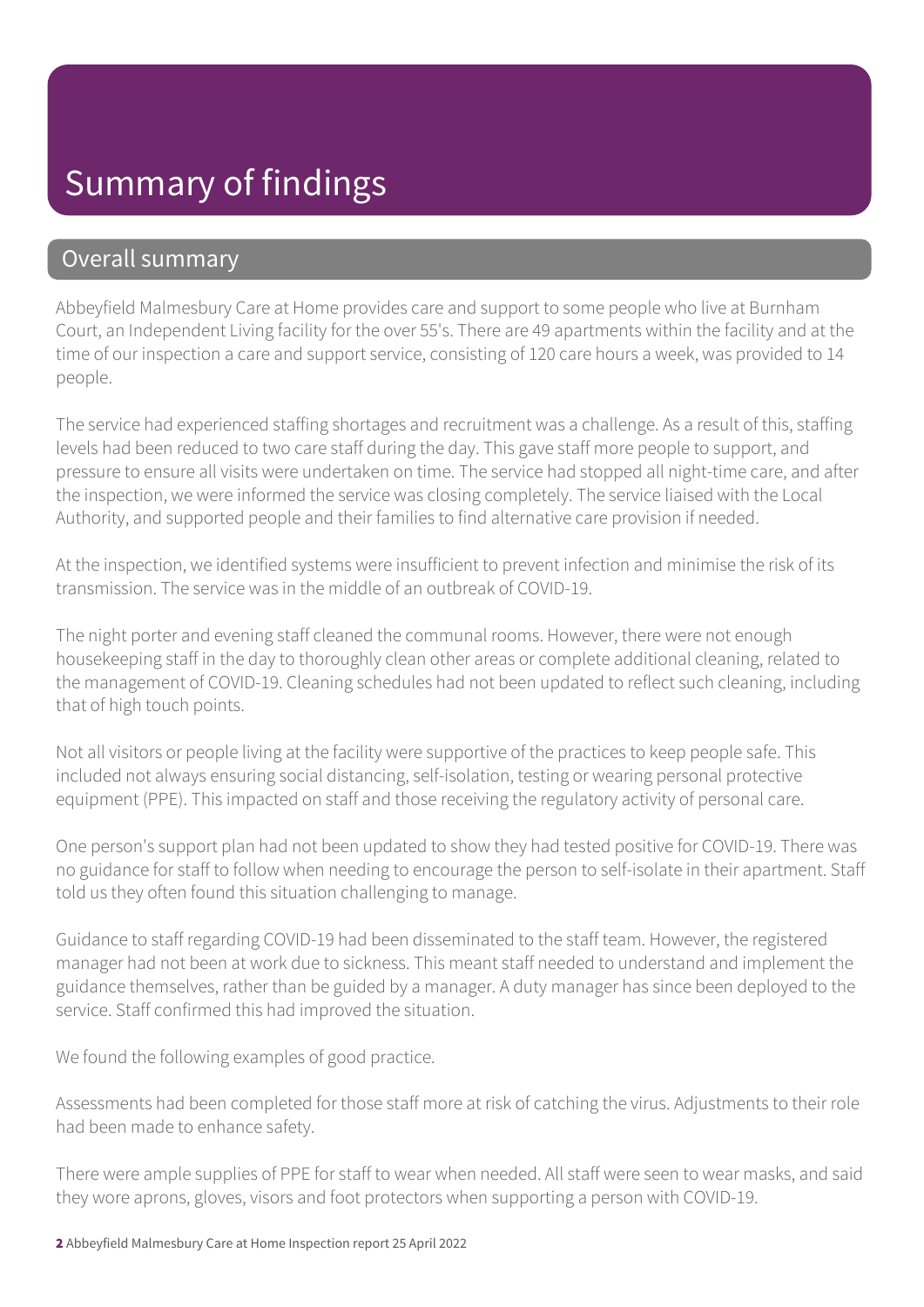Staff took part in testing, as per the government guidance at the time. They said this had included one PCT test and three LFTs a week, but they were now completing an LFT each day, before they started work. This was in line with changing guidance.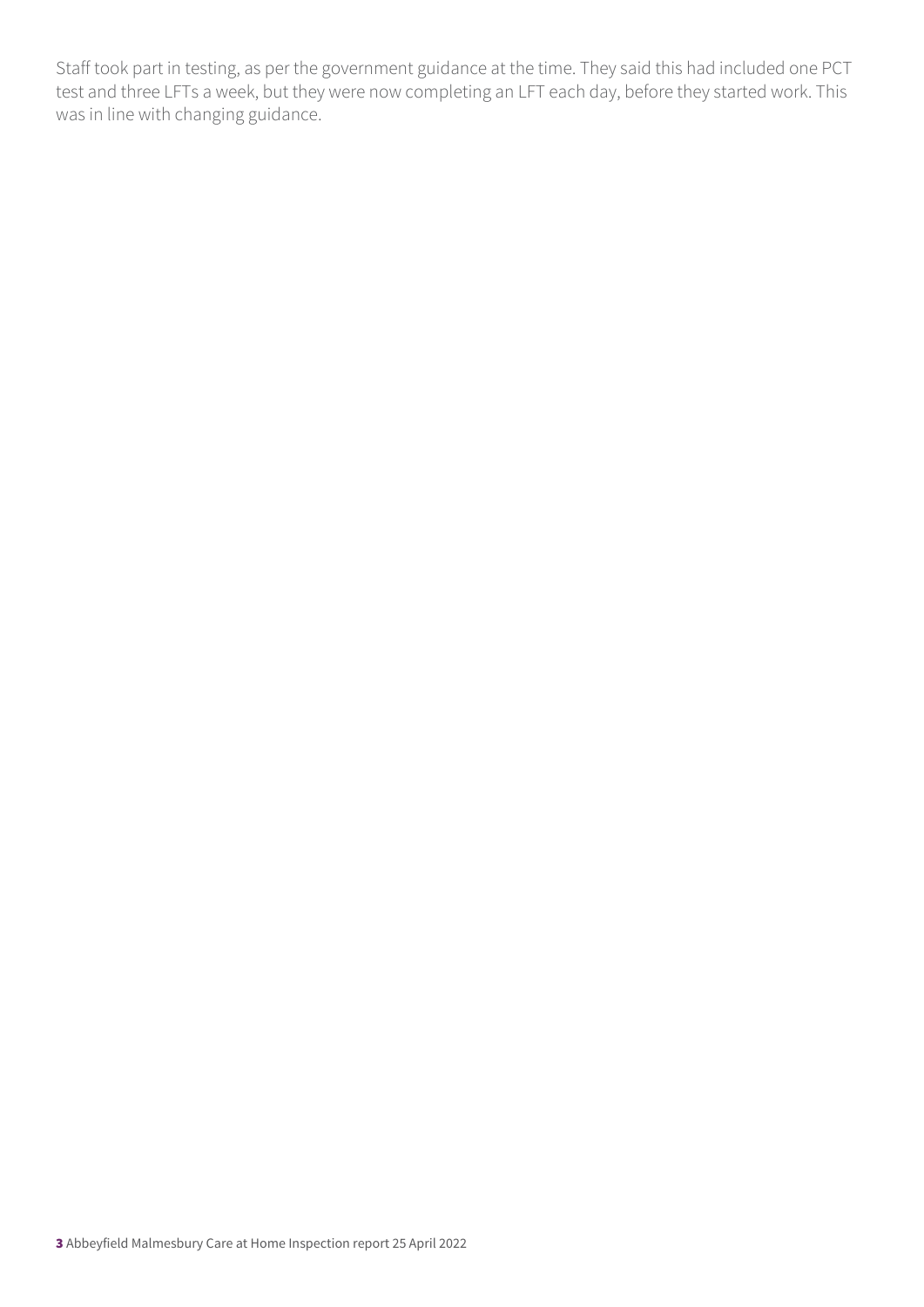### The five questions we ask about services and what we found

We always ask the following five questions of services.

Further information is in the detailed findings below.

Is the service safe? Inspected but not rated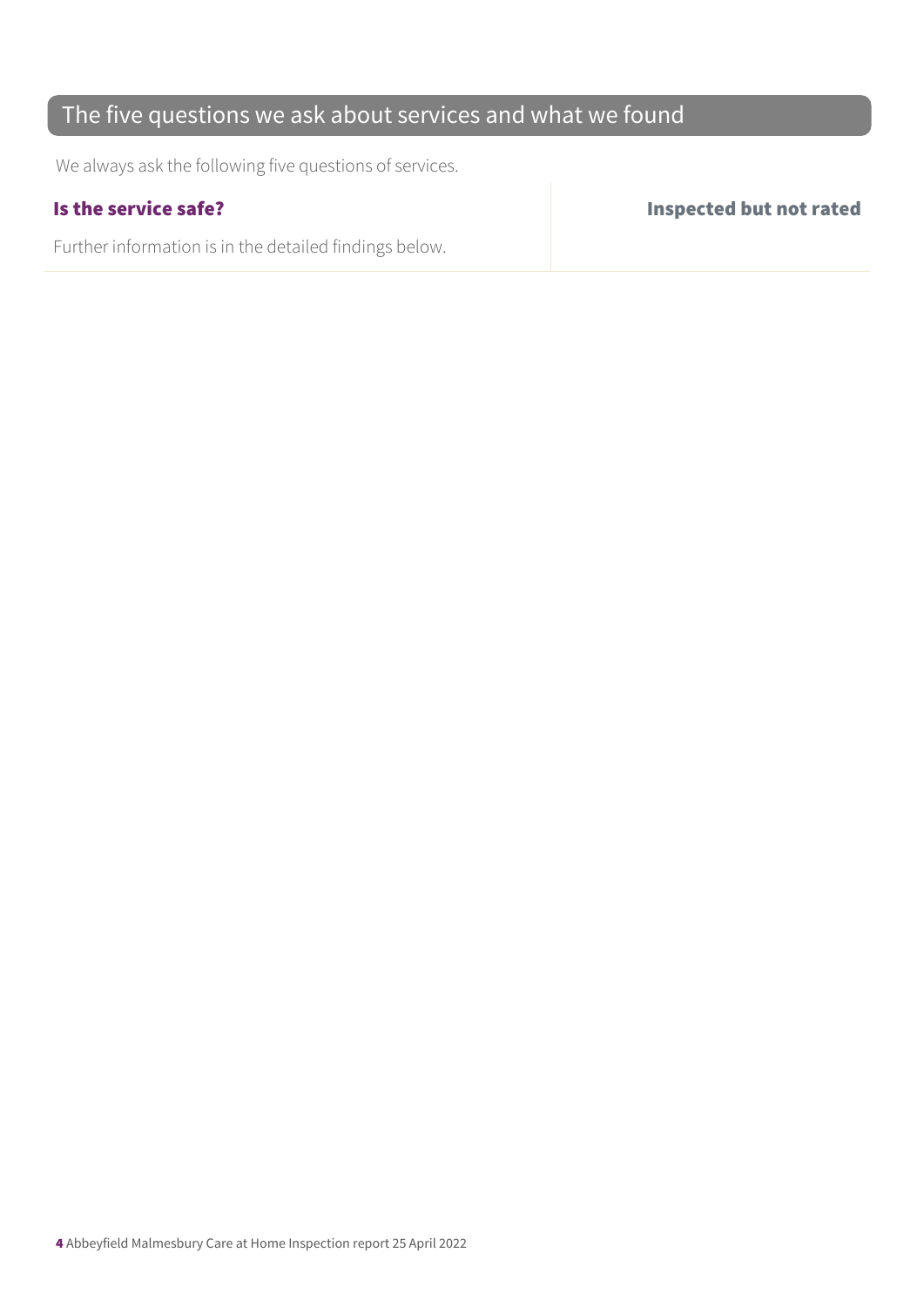

# Abbeyfield Malmesbury Care at Home

Detailed findings

# Background to this inspection

We carried out this inspection under Section 60 of the Health and Social Care Act 2008 as part of our regulatory functions. This inspection was planned to check whether the provider is meeting the legal requirements and regulations associated with the Health and Social Care Act 2008.

As part of CQC's response to the COVID-19 pandemic we are looking at how services manage infection control and visiting arrangements. This was a targeted inspection looking at the infection prevention and control measures the provider had in place. We also asked the provider about any staffing pressures the service was experiencing and whether this was having an impact on the service.

This inspection took place on 15 February 2022 and was announced. We gave the service 72 hours' notice of the inspection. The inspection was completed by telephone on 4 March 2022.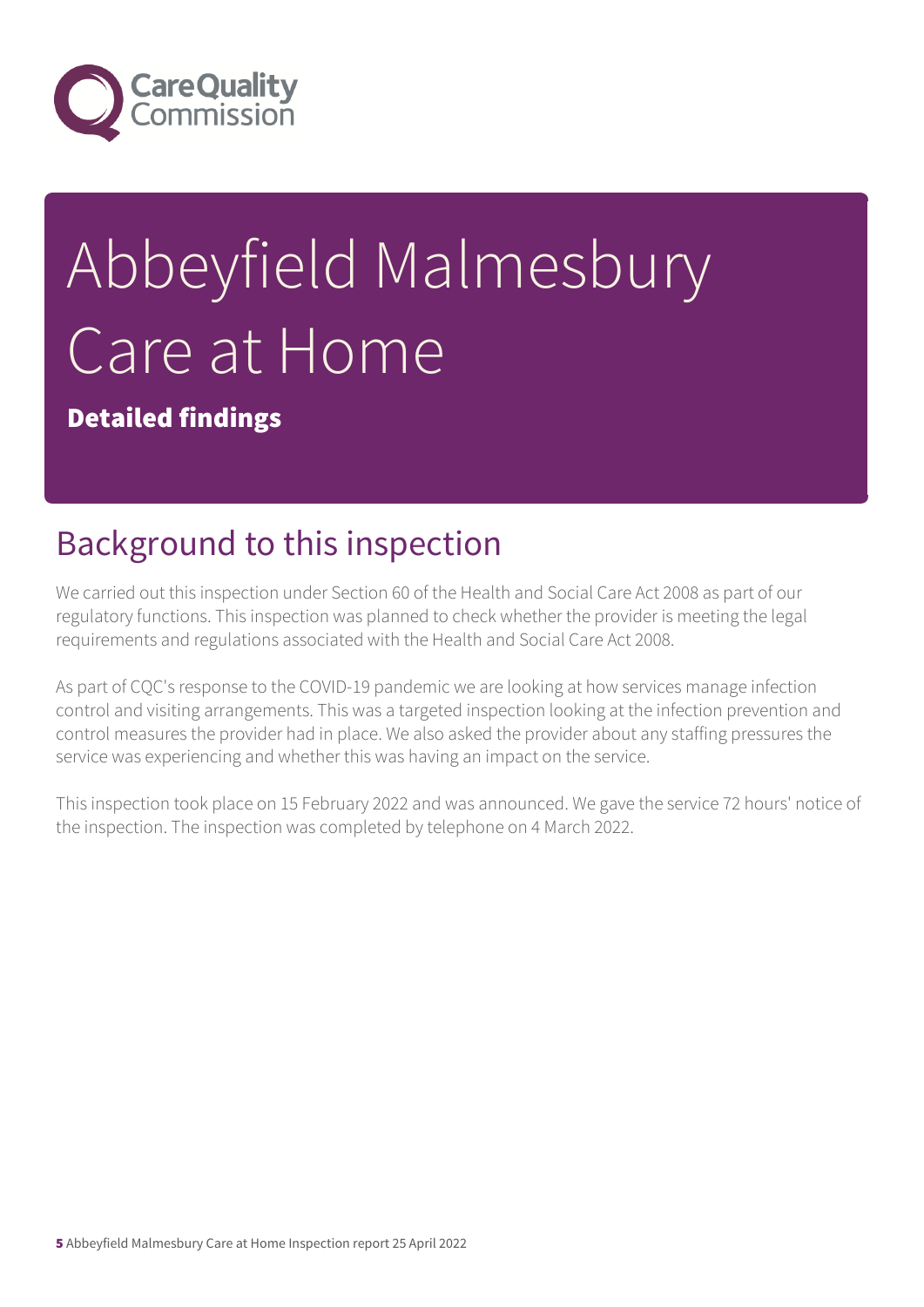## Is the service safe?

# Our findings

Staffing

● The provider told us they were experiencing challenges with ensuring adequate numbers of staff were available to cover the service. This was because some staff had left and there was staff sickness, which had given additional pressure. As a result of the shortages, some agency staff were being used and the staffing levels during the day had been reduced from three care staff to two. The night-time care service some people received had been withdrawn. Those people needing care during the night, were required to make alternative arrangements.

● Staff told us their work had become stressful, and it was often a challenge to ensure people received their support on time. They said people's visits had been divided between them each day, rather than between the previous three members of staff. This had created additional pressure, and did not enable time for additional tasks such as reviewing people's support plans.

● After the inspection, we were informed the service was going to close completely. This was in part due to challenges with staffing numbers, and unsuccessful recruitment. People and their families were supported to find new care providers as required.

How well are people protected by the prevention and control of infection?

• This inspection took place when the service was experiencing an outbreak of COVID-19. The duty manager and staff told us eight people, and five staff had the virus. As a result of this, the complex was closed to nonessential visitors.

● Not all relatives were supportive of the measures implemented to keep them, their family member and staff safe. Staff told us some relatives would walk into the service without personal protective clothing, signing in or completing a declaration confirming COVID-19 details. The entrance was not able to be manned every day, which did not ensure visitors were encouraged to follow such procedures, as soon as they came in.

● On the day of the inspection, a health care professional visited but said they had not had time to log their LFT on the government website. They continued to sign in but did not complete a declaration, as per the agency's policy. Staff did not direct the health care professional to do this.

● A one way system in and out of the complex had not been implemented. Arrangements had not been made on a daily basis for one of the staff to support people with the virus, whilst the other supported those without. These systems did not minimise the level of contact, or the risk of transmission.

● Staff wore appropriate personal protective equipment, but did not always dispose of it safely. Staff told us they placed used PPE in a bin outside of some people's apartments or in other parts of the corridor. The bins did not have lids, so the items were not contained. The duty manager told us staff also put their PPE in a yellow bin in the activities room. This was a foot operated bin that was yellow in colour, but did not have a disposable lining.

● The housekeeping team consisted of three staff, two of whom were bank staff. The bank staff were not always available, so often the one permanent member of staff worked on their own. Whilst the evening staff and night porter completed the cleaning of communal areas, staff said the volume of work was too much for this one person in the day. Additional cleaning such as high touch points, were not being done as often as